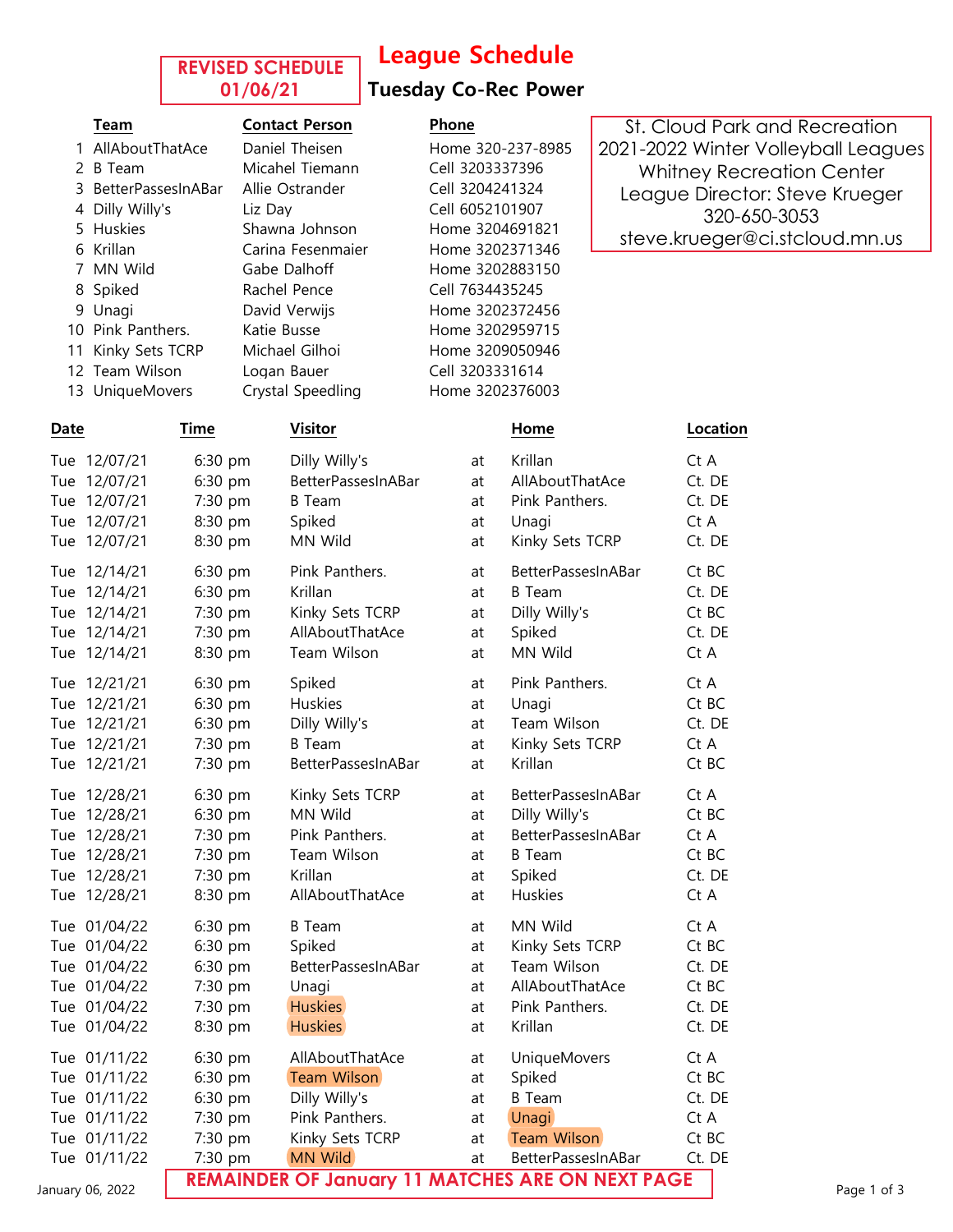# League Schedule

# Tuesday Co-Rec Power

|   | Team                 | <b>Contact Person</b> | <b>Phone</b>      | Email |
|---|----------------------|-----------------------|-------------------|-------|
|   | 1 AllAboutThatAce    | Daniel Theisen        | Home 320-237-8985 |       |
| 2 | B Team               | Micahel Tiemann       | Cell 3203337396   |       |
|   | 3 BetterPassesInABar | Allie Ostrander       | Cell 3204241324   |       |
| 4 | Dilly Willy's        | Liz Dav               | Cell 6052101907   |       |
|   | 5 Huskies            | Shawna Johnson        | Home 3204691821   |       |
|   | 6 Krillan            | Carina Fesenmaier     | Home 3202371346   |       |
|   | 7 MN Wild            | Gabe Dalhoff          | Home 3202883150   |       |
|   | 8 Spiked             | Rachel Pence          | Cell 7634435245   |       |
| 9 | Unagi                | David Verwijs         | Home 3202372456   |       |
|   | 10 Pink Panthers.    | Katie Busse           | Home 3202959715   |       |
|   | 11 Kinky Sets TCRP   | Michael Gilhoi        | Home 3209050946   |       |
|   | 12 Team Wilson       | Logan Bauer           | Cell 3203331614   |       |
|   | 13 UniqueMovers      | Crystal Speedling     | Home 3202376003   |       |
|   |                      |                       |                   |       |

| Date |              | Time    | <b>Visitor</b>      |    | Home                | Location |
|------|--------------|---------|---------------------|----|---------------------|----------|
|      | Tue 01/11/22 | 8:30 pm | <b>MN Wild</b>      | at | <b>Unagi</b>        | Ct A     |
|      | Tue 01/11/22 | 8:30 pm | Krillan             | at | Huskies             | Ct. DE   |
|      | Tue 01/18/22 | 6:30 pm | <b>UniqueMovers</b> | at | <b>B</b> Team       | Ct A     |
|      | Tue 01/18/22 | 6:30 pm | AllAboutThatAce     | at | Pink Panthers.      | Ct BC    |
|      | Tue 01/18/22 | 6:30 pm | Huskies             | at | Kinky Sets TCRP     | Ct. DE   |
|      | Tue 01/18/22 | 7:30 pm | <b>B</b> Team       | at | Team Wilson         | Ct A     |
|      | Tue 01/18/22 | 7:30 pm | Unagi               | at | Krillan             | Ct BC    |
|      | Tue 01/18/22 | 7:30 pm | Kinky Sets TCRP     | at | Pink Panthers.      | Ct. DE   |
|      | Tue 01/18/22 | 8:30 pm | Spiked              | at | MN Wild             | Ct A     |
|      | Tue 01/18/22 | 8:30 pm | BetterPassesInABar  | at | Dilly Willy's       | Ct. DE   |
|      | Tue 01/25/22 | 6:30 pm | Krillan             | at | AllAboutThatAce     | Ct A     |
|      | Tue 01/25/22 | 6:30 pm | MN Wild             | at | <b>UniqueMovers</b> | Ct BC    |
|      | Tue 01/25/22 | 6:30 pm | Team Wilson         | at | Huskies             | Ct. DE   |
|      | Tue 01/25/22 | 7:30 pm | Kinky Sets TCRP     | at | Unagi               | Ct A     |
|      | Tue 01/25/22 | 7:30 pm | Pink Panthers.      | at | <b>UniqueMovers</b> | Ct BC    |
|      | Tue 01/25/22 | 7:30 pm | Dilly Willy's       | at | Spiked              | Ct. DE   |
|      | Tue 01/25/22 | 8:30 pm | <b>B</b> Team       | at | BetterPassesInABar  | Ct A     |
|      | Tue 02/01/22 | 6:30 pm | Unagi               | at | Team Wilson         | Ct A     |
|      | Tue 02/01/22 | 6:30 pm | AllAboutThatAce     | at | Kinky Sets TCRP     | Ct BC    |
|      | Tue 02/01/22 | 6:30 pm | Dilly Willy's       | at | <b>MN Wild</b>      | Ct. DE   |
|      | Tue 02/01/22 | 7:30 pm | <b>UniqueMovers</b> | at | BetterPassesInABar  | Ct A     |
|      | Tue 02/01/22 | 7:30 pm | <b>B</b> Team       | at | <b>Spiked</b>       | Ct BC    |
|      | Tue 02/01/22 | 7:30 pm | Huskies             | at | <b>MN Wild</b>      | Ct. DE   |
|      | Tue 02/01/22 | 8:30 pm | Spiked              | at | <b>UniqueMovers</b> | Ct A     |
|      | Tue 02/01/22 | 8:30 pm | Pink Panthers.      | at | Krillan             | Ct BC    |
|      | Tue 02/08/22 | 6:30 pm | Kinky Sets TCRP     | at | Pink Panthers.      | Ct A     |
|      | Tue 02/08/22 | 6:30 pm | <b>B</b> Team       | at | <b>Krillan</b>      | Ct BC    |
|      | Tue 02/08/22 | 6:30 pm | Dilly Willy's       | at | Huskies             | Ct. DE   |
|      | Tue 02/08/22 | 7:30 pm | MN Wild             | at | Unagi               | Ct A     |
|      | Tue 02/08/22 | 7:30 pm | <b>Krillan</b>      | at | <b>UniqueMovers</b> | Ct BC    |
|      | Tue 02/08/22 | 7:30 pm | Team Wilson         | at | AllAboutThatAce     | Ct. DE   |
|      | Tue 02/08/22 | 8:30 pm | BetterPassesInABar  | at | Spiked              | Ct A     |
|      | Tue 02/08/22 | 8:30 pm | Unagi               | at | <b>UniqueMovers</b> | Ct BC    |